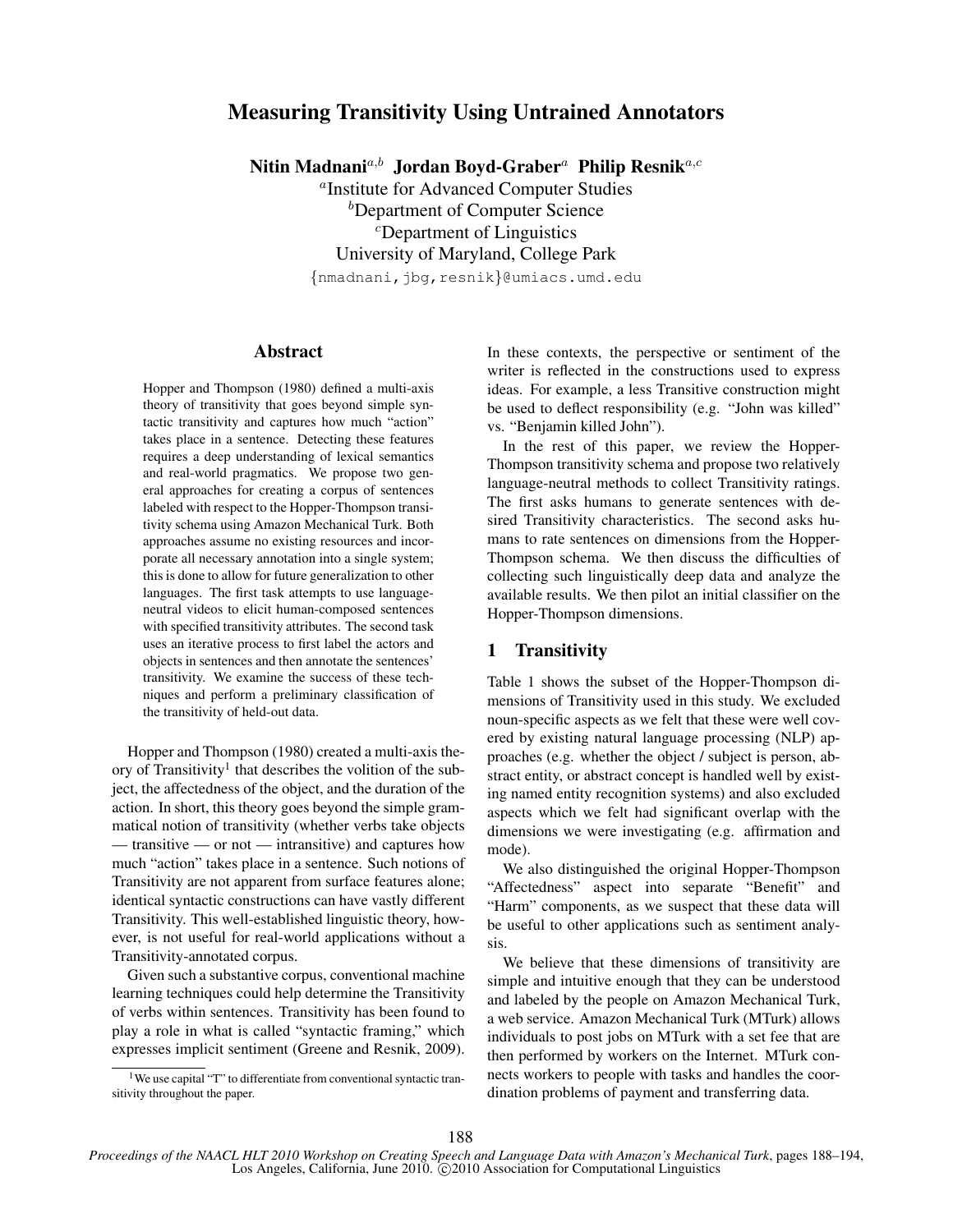| Kinesis      | Sentences where movement happens are perceived to be more Transitive.                           |
|--------------|-------------------------------------------------------------------------------------------------|
|              | "Sue jumped out of an airplane" vs. "The corporation jumped to a silly conclusion."             |
| Punctuality  | Sentences where the action happens quickly are perceived to be more Transitive.                 |
|              | "She touched her ID to the scanner to enter" vs. "I was touched by how much she helped me."     |
| Mode         | Sentences with no doubt about whether the action happened are perceived to be more Transitive.  |
|              | "Bob was too busy to fix the drain" vs. "Bob fixed the drain."                                  |
| Affectedness | Sentences where the object is more affected by the action are perceived to be more Transitive.  |
|              | "The St. Bernard saved the climber" vs. "Melanie looked at the model."                          |
| Volition     | Sentences where the actor chose to perform the action are perceived to be more Transitive.      |
|              | "Paul jumped out of the bushes and startled his poor sister" vs. "The picture startled George." |
| Aspect       | Sentences where the action is done to completion are perceived to be more Transitive.           |
|              | "Walter is eating the hamburger" vs. "Walter ate the pudding up."                               |

Table 1: The Hopper-Thompson dimensions of transitivity addressed in this paper. In experiments, "Affectedness" was divided into "Harm" and "Benefit."

# 2 Experiments

Our goal is to create experiments for MTurk that will produce a large set of sentences with known values of Transitivity. With both experiments, we design the tasks to be as language independent as possible, thus not depending on language-specific preprocessing tools. This allows the data collection approach to be replicated in other languages.

### 2.1 Elicitation

The first task is not corpus specific, and requires no language-specific resources. We represent verbs using videos (Ma and Cook, 2009). This also provides a form of language independent sense disambiguation. We display videos illustrating verbs (Figure 1) and ask users on MTurk to identify the action and give nouns that can do the action and — in a separate task — the nouns that the action can be done to. For quality control, Turkers must match a previous Turker's response for one of their answers (a la the game show "Family Feud").



Figure 1: Stills from three videos depicting the verbs "receive," "hear," and "help."

We initially found that subjects had difficulty distinguishing what things could do the action (subjects) vs. what things the action could be done to (objects). In order to suggest the appropriate syntactic frame, we use javascript to form their inputs into protosentences as they typed. For example, if they identified an action as "picking" and suggested "fruit" as a possible object, the protosentence "it is picking fruit" is displayed below their input (Figure 2). This helped ensure consistent answers. The subject and object tasks were done separately, and for the object task, users were allowed to say that there is nothing the action can be done to (for example, for an intransitive verb).



Figure 2: A screenshot of a user completing a task to find objects of a particular verb, where the verb is represented by a film. After the user has written a verb and a noun, a protosentence is formed and shown to ensure that the user is using the words in the appropriate roles.

These subjects and objects we collected were then used as inputs for a second task. We showed workers videos with potential subjects and objects and asked them to create pairs of sentences with opposite Transitivity attributes. For example, *Write a sentence where the thing to which the action is done benefits* and *Write a sentence where the thing to which the action is done is not affected by the action*. For both sides of the Transitivity dimension, we allowed users to say that writing such a sentence is impossible. We discuss the initial results of this task in Section 3.

#### 2.2 Annotation

Our second task—one of annotation—depends on having a corpus available in the language of interest. For con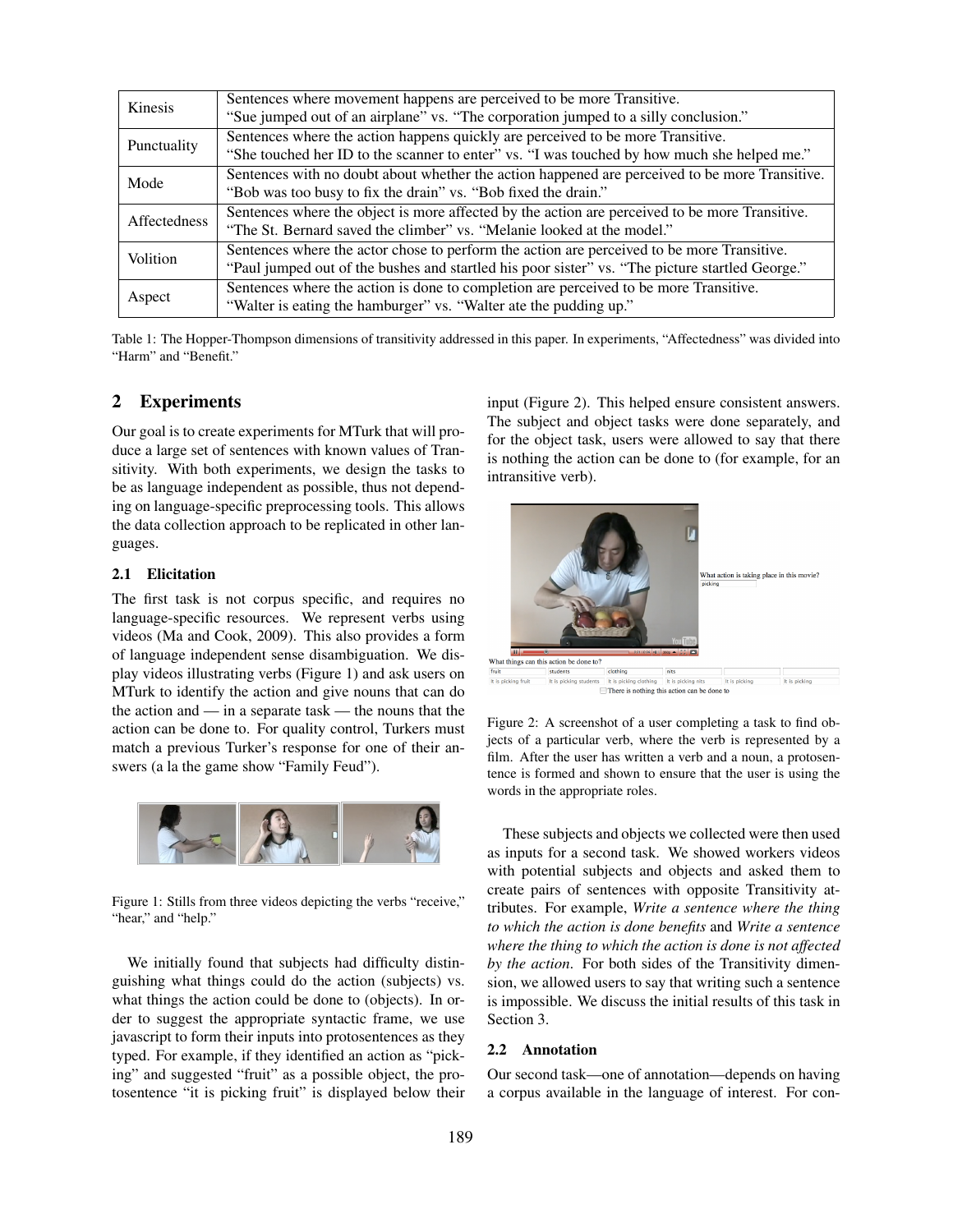creteness and availability, we use Wikipedia, a free multilingual encyclopedia. We extract a large pool of sentences from Wikipedia containing verbs of interest. We apply light preprocessing to remove long, unclear (e.g. starting with a pronoun), or uniquely Wikipedian sentences (e.g. very short sentences of the form "See *List of Star Trek Characters*"). We construct tasks, each for a single verb, that ask users to identify the subject and object for the verb in randomly selected sentences.<sup>2</sup> Users were prompted by an interactive javascript guide (Figure 3) that instructed them to click on the first word of the subject (or object) and then to click on the last word that made up the subject (or object). After they clicked, a text box was automatically populated with their answer; this decreased errors and made the tasks easier to finish. For quality control, each HIT has a simple sentence where subject and object were already determined by the authors; the user must match the annotation on that sentence for credit. We ended up rejecting less than one percent of submitted hits.

1. Ideally, the control gear should shut down the tube when this happens.

 $\Box$  No subject click on final word...

Figure 3: A screenshot of the subject identification task. The user has to click on the phrase that they believe is the subject.

Once objects and subjects have been identified, other users rate the sentence's Transitivity by answering the following questions like, where \$VERB represents the verb of interest, \$SUBJ is its subject and \$OBJ is its ob $ject<sup>3</sup>$ :

- Aspect. After reading this sentence, do you know that \$SUBJ is done \$VERBing?
- Affirmation. From reading the sentence, how certain are you that \$VERBing happened?
- Benefit. How much did \$OBJ benefit?
- Harm. How much was \$OBJ harmed?
- Kinesis. Did \$SUBJ move?
- Punctuality. If you were to film \$SUBJ's act of \$VERBing in its entirety, how long would the movie be?
- Volition. Did the \$SUBJ make a conscious choice to \$VERB?

The answers were on a scale of 0 to 4 (higher numbers meant the sentence evinced more of the property in question), and each point in the scale had a description to anchor raters and to ensure consistent results.

#### 2.3 Rewards

Table 2 summarizes the rewards for the tasks used in these experiments. Rewards were set at the minimal rate that could attract sufficient interest from users. For the "Video Elicitation" task, where users wrote sentences with specified Transitivity properties, we also offered bonuses for clever, clear sentences. However, this was our least popular task, and we struggled to attract users.

#### 3 Results and Discussion

#### 3.1 Creative but Unusable Elicitation Results

We initially thought that we would have difficulty coaxing users to provide full sentences. This turned out not to be the case. We had no difficulty getting (very imaginative) sentences, but the sentences were often inconsistent with the Transitivity aspects we are interested in. This shows both the difficulty of writing concise instructions for non-experts and the differences between everyday meanings of words and their meaning in linguistic contexts.

For example, the "volitional" elicitation task asked people to create sentences where the subject made a conscious decision to perform the action. In the cases where we asked users to create sentences where the subject did not make a conscious decision to perform an action, almost all of the sentences created by users focused on sentences where a person (rather than employ other tactics such as using a less individuated subject, e.g. replacing "Bob" with "freedom") was performing the action and was coerced into doing the action. For example:

- Sellers often give gifts to their clients when they are trying to make up for a wrongdoing.
- A man is forced to search for his money.
- The man, after protesting profusely, picked an exercise class to attend
- The vegetarian Sherpa had to eat the pepperoni pizza or he would surely have died.

While these data are likely still interesting for other purposes, their biased distribution is unlikely to be useful for helping identify whether an arbitrary sentence in a text expresses the volitional Transitivity attribute. The users prefer to have an animate agent that is compelled to take the action rather than create sentences where the action happens accidentally or is undertaken by an abstract or inanimate actor.

Similarly, for the aspect dimension, many users simply chose to represent actions that had not been completed

 $2$ Our goal of language independence and the unreliable correspondence between syntax and semantic roles precludes automatic labeling of the subjects and objects.

 $3$ These questions were developed using Greene and Resnik's (2009) surveys as a foundation.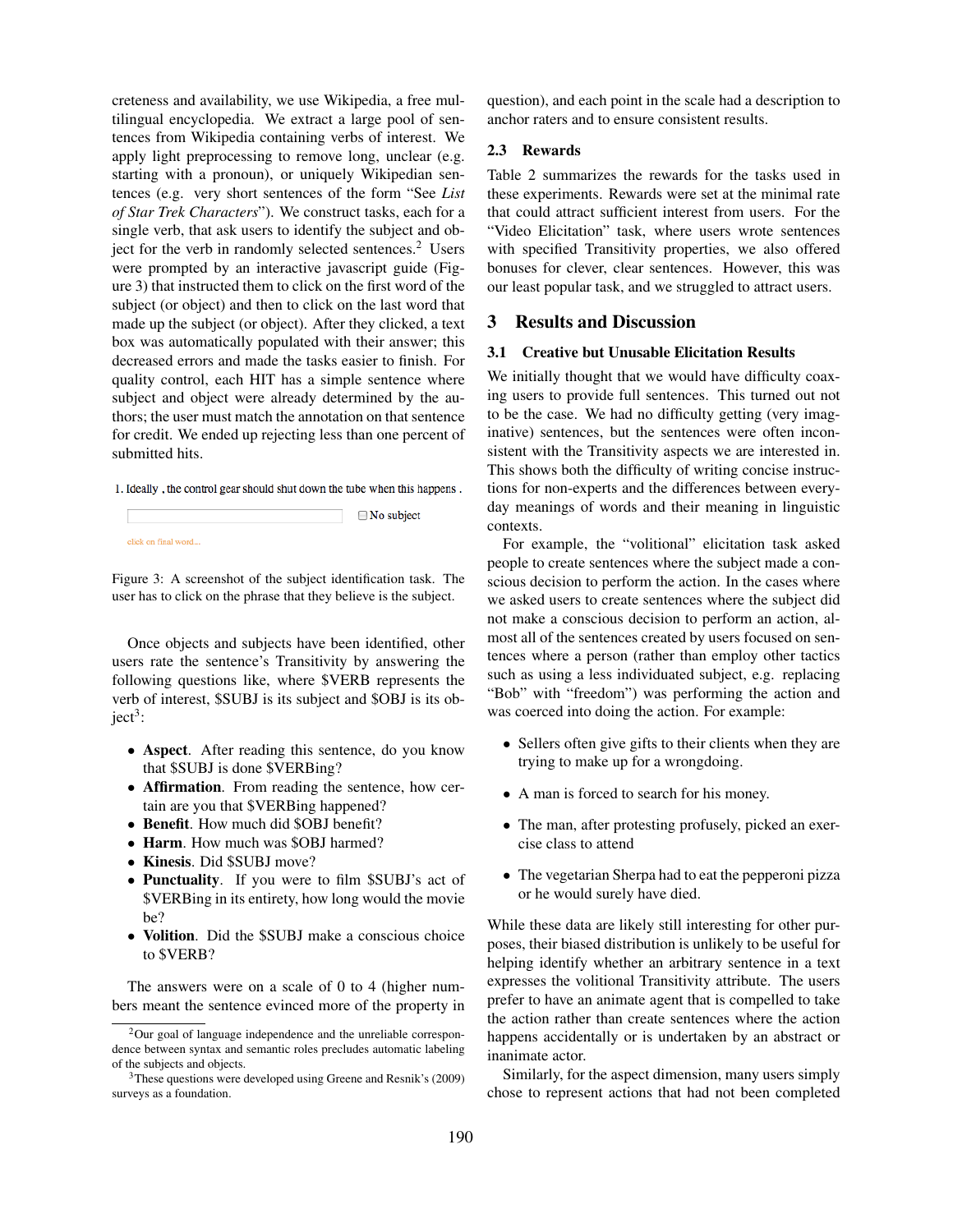| <b>Task</b>       | <b>Ouestions / Hit</b> | Pay  | Repetition | <b>Tasks</b> | Total   |
|-------------------|------------------------|------|------------|--------------|---------|
| Video Object      |                        | 0.04 |            | 10           | \$2.00  |
| Video Subject     |                        | 0.04 |            | 10           | \$2.00  |
| Corpus Object     | 10                     | 0.03 |            | 50           | \$7.50  |
| Corpus Subject    | 10                     | 0.03 |            | 50           | \$7.50  |
| Video Elicitation |                        | 0.10 |            | 70           | \$14.00 |
| Corpus Annotation |                        | 0.03 |            | 400          | \$36.00 |
| Total             |                        |      |            |              | \$69.00 |

Table 2: The reward structure for the tasks presented in this paper (not including bonuses or MTurk overhead). "Video Subject" and "Video Object" are where users were presented with a video and supplied the subjects and objects of the depicted actions. "Corpus Subject" and "Corpus Object" are the tasks where users identified the subject and objects of sentences from Wikipedia. "Video Elicitation" refers to the task where users were asked to write sentences with specified Transitivity properties. "Corpus Annotation" is where users are presented with sentences with previously identified subjects and objects and must rate various dimensions of Transitivity.

using the future tense. For the kinesis task, users displayed amazing creativity in inventing situations where movement was correlated with the action. Unfortunately, as before, these data are not useful in generating predictive features for capturing the properties of Transitivity.

We hope to improve experiments and instructions to better align everyday intuitions with the linguistic properties of interest. While we have found that extensive directions tend to discourage users, perhaps there are ways incrementally building or modifying sentences that would allow us to elicit sentences with the desired Transitivity properties. This is discussed further in the conclusion, Section 4.

#### 3.2 Annotation Task

For the annotation task, we observed that users often had a hard time keeping their focus on the words in question and not incorporating additional knowledge. For example, for each of the following sentences:

- Bonosus dealt with the eastern cities so harshly that his severity was remembered centuries later .
- On the way there, however, Joe and Jake pick another fight .
- The Black Sea was a significant naval theatre of World War I and saw both naval and land battles during World War II .
- Bush claimed that Zubaydah gave information that lead to al Shibh 's capture .

some users said that the objects in bold were greatly harmed, suggesting that users felt even abstract concepts could be harmed in these sentences. A rigorous interpretation of the affectedness dimension would argue that these abstract concepts were incapable of being harmed. We suspect that the negative associations (severity, fight, battles, capture) present in this sentence are causing users to make connections to harm, thus creating these ratings.

Similarly, world knowledge flavored other questions, such as kinesis, where users were able to understand from context that the person doing the action probably moved at some point near the time of the event, even if movement wasn't a part of the act of, for example, "calling" or "loving."

#### 3.3 Quantitative Results

For the annotation task, we were able to get consistent ratings of transitivity. Table 3 shows the proportion of sentences where two or more annotators agreed on the a Transitivity label of the sentences for that dimension. All of the dimensions were significantly better than random chance agreement (0.52); the best was harm, which has an accessible, clear, and intuitive definition, and the worst was kinesis, which was more ambiguous and prone to disagreement among raters.

| Dimension          | Sentences      |  |  |  |
|--------------------|----------------|--|--|--|
|                    | with Agreement |  |  |  |
| <b>HARM</b>        | 0.87           |  |  |  |
| <b>AFFIRMATION</b> | 0.86           |  |  |  |
| <b>VOLITION</b>    | 0.86           |  |  |  |
| <b>PUNCTUALITY</b> | 0.81           |  |  |  |
| <b>BENEFIT</b>     | 0.81           |  |  |  |
| <b>ASPECT</b>      | 0.80           |  |  |  |
| <b>KINESIS</b>     | 0.70           |  |  |  |

Table 3: For each of the dimensions of transitivity, the proportion of sentences where at least two of three raters agreed on the label. Random chance agreement is 0.52.

Figure 4 shows a distribution for each of the Transitivity data on the Wikipedia corpus. These data are consistent with what one would expect from random sentences from an encyclopedic dataset; most of the sentences en-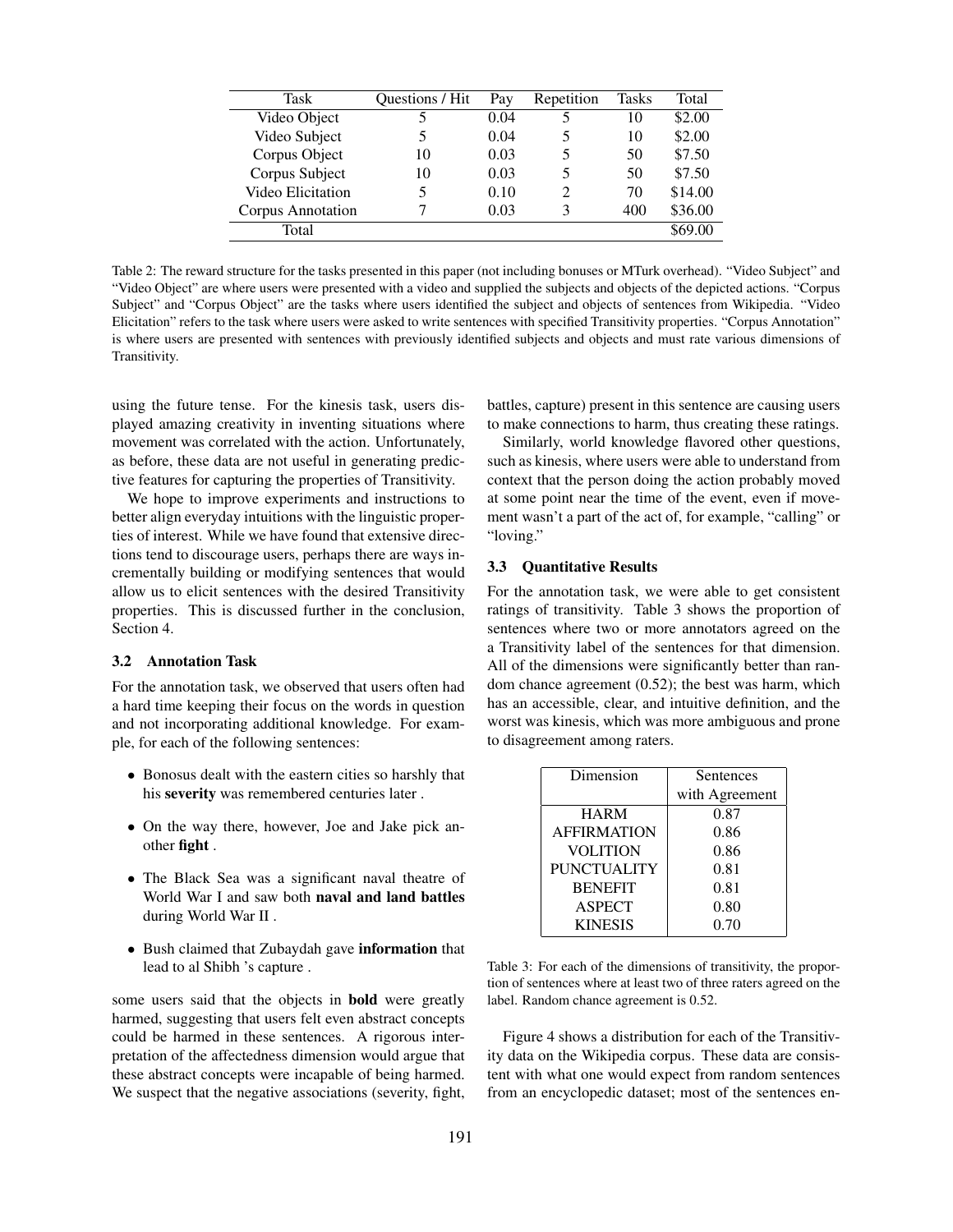

Figure 4: Histograms of median scores from raters by Transitivity dimension. Higher values represent greater levels of Transitivity.

code truthful statements, most actions have been completed, most objects are not affected, most events are over a long time span, and there is a bimodal distribution over volition. One surprising result is that for kinesis there is a fairly flat distribution. One would expect a larger skew toward non-kinetic words. Qualitative analysis of the data suggest that raters used real-world knowledge to associate motion with the context of actions (even if motion is not a part of the action), and that raters were less confident about their answers, prompting more hedging and a flat distribution.

#### 3.4 Predicting Transitivity

We also performed an set of initial experiments to investigate our ability to predict Transitivity values for held out data. We extracted three sets of features from the sentences: lexical features, syntactic features, and features derived from WordNet (Miller, 1990).

Lexical Features A feature was created for each word in a sentence after being stemmed using the Porter stemmer (Porter, 1980).

Syntactic Features We parsed each sentence using the Stanford Parser (Klein and Manning, 2003) and used heuristics to identify cases where the main verb is transitive, where the subject is a nominalization (e.g. "running"), or whether the sentence is passive. If any of these constructions appear in the sentence, we generate a corresponding feature. These represent features identified by Greene and Resnik (2009).

WordNet Features For each word in the sentence, we extracted all the possible senses for each word. If any possible sense was a hyponym (i.e. an instance of) one of: *artifact*, *living thing*, *abstract entity*, *location*, or *food*, we added a feature corresponding to that top level synset. For example, the string "Lincoln" could be an instance of both a *location* (Lincoln, Nebraska) and a *living thing* (Abe Lincoln), so a feature was added for both the *location* and *living thing* senses. In addition to these nounbased features, features were added for each of the possible verb frames allowed by each of a word's possible senses (Fellbaum, 1998).

At first, we performed simple 5-way classification and found that we could not beat the most frequent class baseline for any dimension. We then decided to simplify the classification task to make binary predictions of low-vshigh instead of fine gradations along the particular dimension. To do this, we took all the rated sentences for each of the seven dimensions and divided the ratings into low (ratings of 0-1) and high (ratings of 2-4) values for that dimension. Table 4 shows the results for these binary classification experiments using different classifiers. All of the classification experiments were conducted using the Weka machine learning toolkit (Hall et al., 2009) and used 10-fold stratified cross validation.

Successfully rating Transitivity requires knowledge beyond individual tokens. For example, consider kinesis. Judging kinesis requires lexical semantics to realize whether a certain actor is capable of movement, pragmatics to determine if the described situation permits movement, and differentiating literal and figurative movement.

One source of real-world knowledge is WordNet; adding some initial features from WordNet appears to help aid some of these classifications. For example, classifiers trained on the volitionality data were not able to do better than the most frequent class baseline before the addition of WordNet-based features. This is a reasonable result, as WordNet features help the algorithm generalize which actors are capable of making decisions.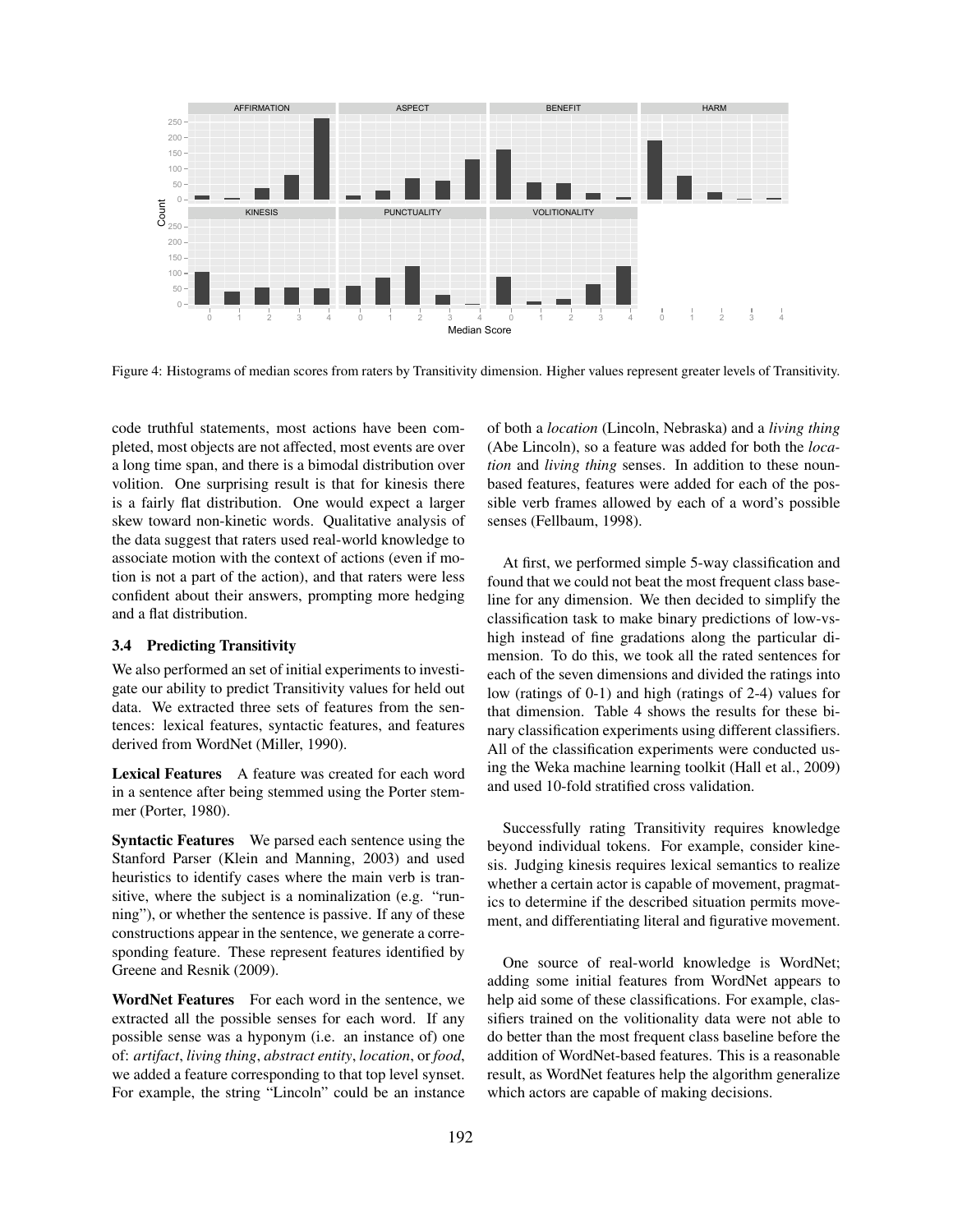|                    |         | <b>Classifier Accuracy</b> |           |       |       |        |            |        |
|--------------------|---------|----------------------------|-----------|-------|-------|--------|------------|--------|
| Dimension          | Makeup  | <b>Baseline</b>            | <b>NB</b> |       | VP    |        | <b>SVM</b> |        |
|                    |         |                            | $-WN$     | $+WN$ | $-WN$ | $+WNN$ | $-WN$      | $+WNN$ |
| <b>HARM</b>        | 269/35  | 88.5                       | 83.9      | 84.9  | 87.2  | 87.8   | 88.5       | 88.5   |
| <b>AFFIRMATION</b> | 380/20  | 95.0                       | 92.5      | 92.0  | 94.3  | 95.0   | 95.0       | 95.0   |
| <b>VOLITION</b>    | 209/98  | 68.1                       | 66.4      | 69.4  | 67.1  | 73.3   | 68.1       | 68.1   |
| <b>PUNCTUALITY</b> | 158/149 | 51.5                       | 59.6      | 61.2  | 57.0  | 59.6   | 51.5       | 51.5   |
| <b>BENEFIT</b>     | 220/84  | 72.4                       | 69.1      | 65.1  | 73.4  | 71.4   | 72.4       | 72.4   |
| <b>ASPECT</b>      | 261/46  | 85.0                       | 76.5      | 74.3  | 81.1  | 84.7   | 85.0       | 85.0   |
| <b>KINESIS</b>     | 160/147 | 52.1                       | 61.2      | 61.2  | 56.4  | 60.9   | 52.1       | 52.1   |

Table 4: The results of preliminary binary classification experiments for predicting various transitivity dimensions using different classifiers such as Naive Bayes (NB), Voted Perceptron (VP) and Support Vector Machines (SVM). Classifier accuracies for two sets of experiments are shown: without WordNet features (-WN) and with WordNet features (+WN). The baseline simply predicts the most frequent class. For each dimension, the split between low Transitivity (rated 0-1) and high Transitivity (rated 2-4) is shown under the "Makeup" column. All reported accuracies are using 10-fold stratified cross validation.

## 4 Conclusion

We began with the goal of capturing a subtle linguistic property for which annotated datasets were not available. We created a annotated dataset of 400 sentences taken from the real-word dataset Wikipedia annotated for seven different Transitivity properties. Users were able to give consistent answers, and we collected results in a manner that is relatively language independent. Once we expand and improve this data collection scheme for English, we hope to perform similar data collection in other languages. We have available the translated versions of the questions used in this study for Arabic and German.

Our elicitation task was not as successful as we had hoped. We learned that while we could form tasks using everyday language that we thought captured these subtle linguistic properties, we also had many unspoken assumptions that the creative workers on MTurk did not necessarily share. As we articulated these assumptions in increasingly long instruction sets to workers, the sheer size of the instructions began to intimidate and scare off workers.

While it seems unlikely we can strike a balance that will give us the answers we want with the elegant instructions that workers need to feel comfortable for the tasks as we currently defined them, we hope to modify the task to embed further linguistic assumptions. For example, we hope to pilot another version of the elicitation task where workers modify an existing sentence to change one Transitivity dimension. Instead of reading and understanding a plodding discussion of potentially irrelevant details, the user can simply see a list of sentence versions that are not allowed.

Our initial classification results suggest that we do not yet have enough data to always detect these Transitivity dimensions from unlabeled text or that our algorithms are using features that do not impart enough information. It is also possible that using another corpus might yield greater variation in Transitivity that would aid classification; Wikipedia by design attempts to keep a neutral tone and eschews the highly charged prose that would contain a great deal of Transitivity.

Another possibility is that, instead of just the Transitivity ratings alone, tweaks to the data collection process could also help guide classification algorithms (Zaidan et al., 2008). Thus, instead of clicking on a single annotation label in our current data collection process, Turkers would click on a data label *and* the word that most helped them make a decision.

Our attempts to predict Transitivity are not exhaustive, and there are a number of reasonable algorithms and resources which could also be applied to the problem; for example, one might expect semantic role labeling or sense disambiguation to possibly aid the prediction of Transitivity. Determining which techniques are effective and the reasons why they are effective would aid not just in predicting Transitivity, which we believe to be an interesting problem, but also in *understanding* Transitivity.

Using services like MTurk allows us to tighten the loop between data collection, data annotation, and machine learning and better understand difficult problems. We hope to refine the data collection process to provide more consistent results on useful sentences, build classifiers, and extract features that are able to discover the Transitivity of unlabeled text. We believe that our efforts will help cast an interesting aspect of theoretical linguistics into a more pragmatic setting and make it accessible for use in more practical problems like sentiment analysis.

### References

C. Fellbaum, 1998. *WordNet : An Electronic Lexical Database*, chapter A semantic network of English